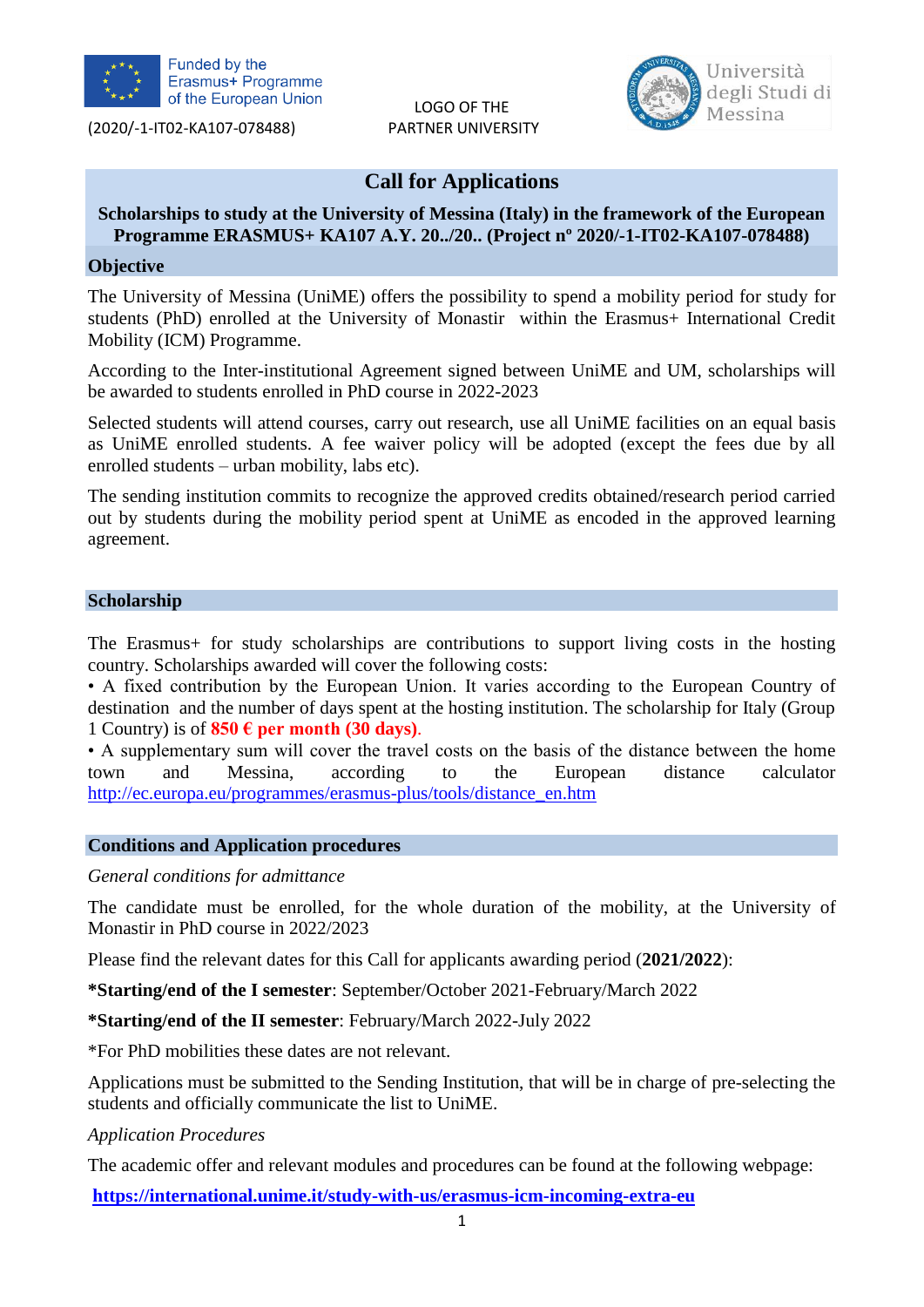

# LOGO OF THE



The following documents are mandatory:

- Application Form duly filled in
- Learning Agreement signed by the student and the home institution
- Research Proposal **signed by the academic tutors at home and host institutions** (only for PhD students)
- Copy of Passport
- Italian B1 Certificate/English B1 Certificate if available, otherwise assessment of language level by the home institution
- Transcript of Records (Bachelor and Master Students)/enrolment at the PhD and Master degree final mark (PhD students)
- Short CV
- passport photo (jpeg file)
- Motivation letter

Please note that in order to be preselected, at the time of application PhD applicants must have a Learning Agreement already pre-accepted by UniME with a short description of the research proposal.

The documents must be sent to the University of Monastir (the registry Office). The home Institution will be responsible of selection procedures on the basis of **transparent and fair criteria**.

The deadline for applying at UniME are:

- I semester (autumn term)/full academic year  $-12<sup>th</sup>$  September
- II semester (spring term)  $30<sup>th</sup>$  November

For any specific question or information linked to the application and selection procedure you can contact Mrs saoussen HARZALLAH BIZID, e-mail [saoussenharzallahbizid@gmail.com](mailto:saoussenharzallahbizid@gmail.com) at your home institution

For information relating the drafting of the learning agreement and of the research proposal you can contact [your](mailto:your) director of thesis at your home institution and [erasmusicm@unime.it](mailto:erasmusicm@unime.it) at UniME.

### **Selection criteria**

The selection process is under the responsibility of the home Institution that will make every reasonable effort to conduct it in a fair, clear, transparent and equal base. No discriminations based on gender, religion, and social bias will be made. At equal conditions, priority will be given to disadvantaged students. The home Institution will submit a list of selected candidates to the host Institution. Selections will respect the following criteria:

### **PhD Students**

- Degree final mark

- Language skills (Italian or English B1)

- Other relevant experiences included in the CV/ motivation letter

<sup>-</sup> Learning Agreement along with an outline of the research proposal **signed by home and host institutions**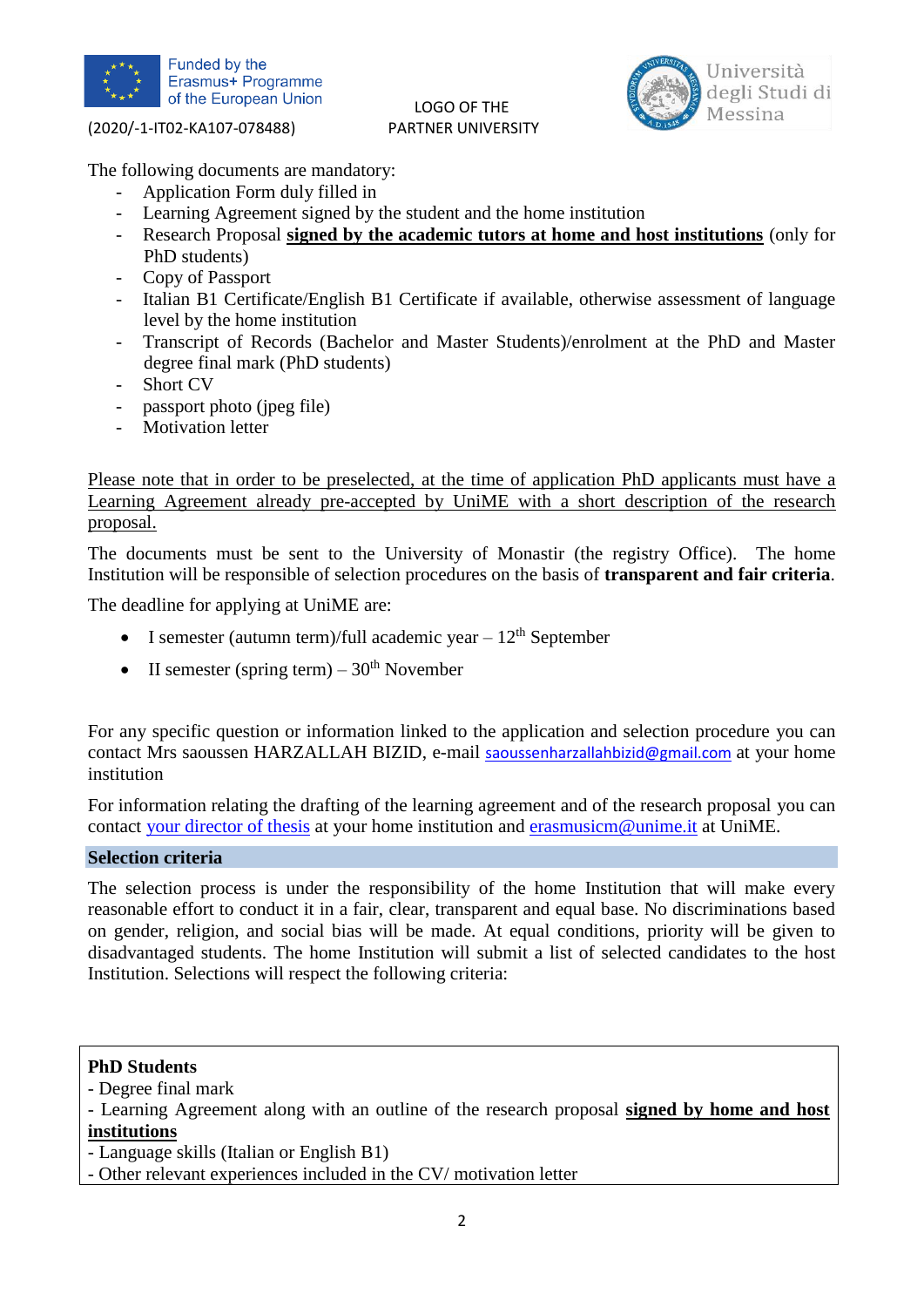

LOGO OF THE



## **Please note that if language skills are not certified but self assessed, UniME reserves the right to assess the language skills of selected candidates by means of Skype interviews.**

### **Duties of the University of Messina**

After receiving the nominations and relevant dossiers of each student by the home Institution, UniME will send a letter of acceptance. UniME International Cooperation and Education Unit will provide support for visa release and housing facilities. A communication will be sent to all accepted students with all relevant information about university life in Messina and the necessary procedures.

Each student will have an academic tutor.

UniME will support students with all the procedures linked to the issue of the residence permit once in Italy, the opening of the bank account and all university administrative procedures.

At the end of the mobility, UniME will issue a Transcript of Records (for BA and MA students) of all the exams taken in the respect of the learning agreement and a letter of work accomplishment for PhD students.

### **Duties of the Student**

The student must send the application form and all relevant documents to his/her Home Institution's International Office within the deadline.

If selected, the student will receive a communication and will have to return the acceptance letter duly signed.

After the arrival, the selected student will have to sign the financial agreement that will be provided by UniME (an email containing instructions to this effect will be sent to students).

The student must apply for the visa at the Italian Embassy in his/her Country of origin; UniME will send the letter of acceptance in due time for this purpose.

student is responsible to make reservations and pay the travel costs and must have **enough funds to cover the costs of the first period of stay in Messina.**

The participant shall have adequate insurance coverage. The **participant must have an Health Insurance before leaving his/her Country**. A private liability insurance is highly recommended, while a health insurance policy against the risk of illness and injury, valid throughout Italy and for the entire period of validity of the visa/residence permit, is mandatory. Alternatively, students can decide to enrol to the National Health Service, Sistema Sanitario Nazionale (SSN): [http://www.salute.gov.it/portale/temi/p2\\_6.jsp?lingua=italiano&id=2522&area=Assistenza%20sanit](http://www.salute.gov.it/portale/temi/p2_6.jsp?lingua=italiano&id=2522&area=Assistenza%20sanitaria&menu=vuoto) [aria&menu=vuoto](http://www.salute.gov.it/portale/temi/p2_6.jsp?lingua=italiano&id=2522&area=Assistenza%20sanitaria&menu=vuoto)

It is highly recommended that the student stipulates a new or supplementary health policy for further coverage expressly including health costs linked to Covid-19 emergency.

It is highly recommended that the student stipulates a Travel insurance in case of cancellation due to COVID-19 emergency (e.g. cancellation of the physical mobility by the hosting institution due to the worsening of the pandemic emergency).

If no specific insurance linked to Covid-19 emergency is stipulated, the student should be aware that no reimbursements are foreseen, therefore the participant shall assume the additional costs incurred in, as a result of a possible worsening of the epidemiological situation and the consequent